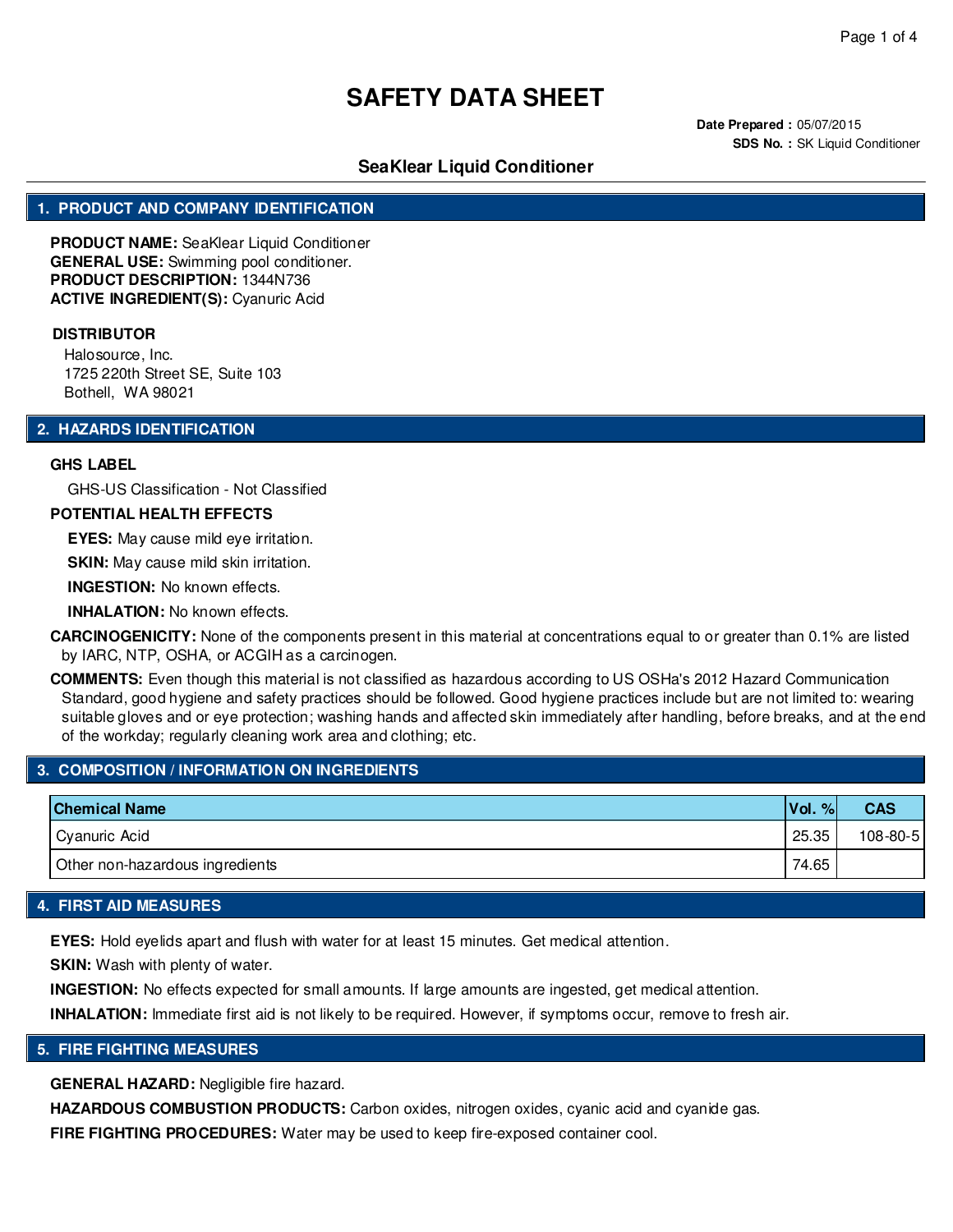**Date Prepared :** 05/07/2015 **SDS No. : SK Liquid Conditioner** 

## **SeaKlear Liquid Conditioner**

**FIRE FIGHTING EQUIPMENT:** Firefighters should wear full fire-fighting turn-out gear (full bunker gear) including NIOSH-approved self-contained breathing apparatus with full facepiece operated in the pressure demand or other positive pressure mode.

## **6. ACCIDENTAL RELEASE MEASURES**

**GENERAL PROCEDURES:** Scoop up or mop up spilled liquid and place in appropriate container for disposal. Keep out of water supplies, storm drains and sewers.

## **7. HANDLING AND STORAGE**

**HANDLING:** Wash hands throroughly after handling. Use only with adequate ventilation.

**STORAGE:** Store and handle in accordance with all current regulations and standards. Store in a cool dry place. Store in a well ventilated area. Keep separated from incompatible substances.

## **8. EXPOSURE CONTROLS / PERSONAL PROTECTION**

#### **EXPOSURE GUIDELINES**

| OSHA HAZARDOUS COMPONENTS (29 CFR1910.1200) |            |                                |                   |  |  |
|---------------------------------------------|------------|--------------------------------|-------------------|--|--|
|                                             |            | <b>EXPOSURE LIMITS</b>         |                   |  |  |
|                                             |            | <b>SupplierOEL</b>             |                   |  |  |
| <b>Chemical Name</b>                        |            | ppm                            | mg/m <sup>3</sup> |  |  |
| Cyanuric Acid                               | <b>TWA</b> | 10<br>$mg/m3$ <sup>[1]</sup> i | $[1]$             |  |  |
| <b>Footnotes:</b><br>1. (Total Particulate) |            |                                |                   |  |  |

## **PERSONAL PROTECTIVE EQUIPMENT**

**EYES AND FACE:** Wear chemical resistant safety goggles, if eye contact is likely. An emergency eye wash fountain may be provided.

**SKIN:** Wear suitable gloves (butyl rubber, natural rubber, neoprene, nitirle, PVC).

**RESPIRATORY:** No respirator is required under normal conditions of use.

**PROTECTIVE CLOTHING:** Wear appropriate clothing. Contaminated clothing should be removed and laundered before reuse.

## **9. PHYSICAL AND CHEMICAL PROPERTIES**

**PHYSICAL STATE:** Liquid **ODOR:** None. **APPEARANCE:** White, thick **pH:** 4.8 **PERCENT VOLATILE:** Not Available **FLASHPOINT AND METHOD:** Not Available **FLAMMABLE LIMITS:** None **VAPOR PRESSURE:** Not Available **VAPOR DENSITY:** Not Available **BOILING POINT:** Not Available **MELTING POINT:** Not Available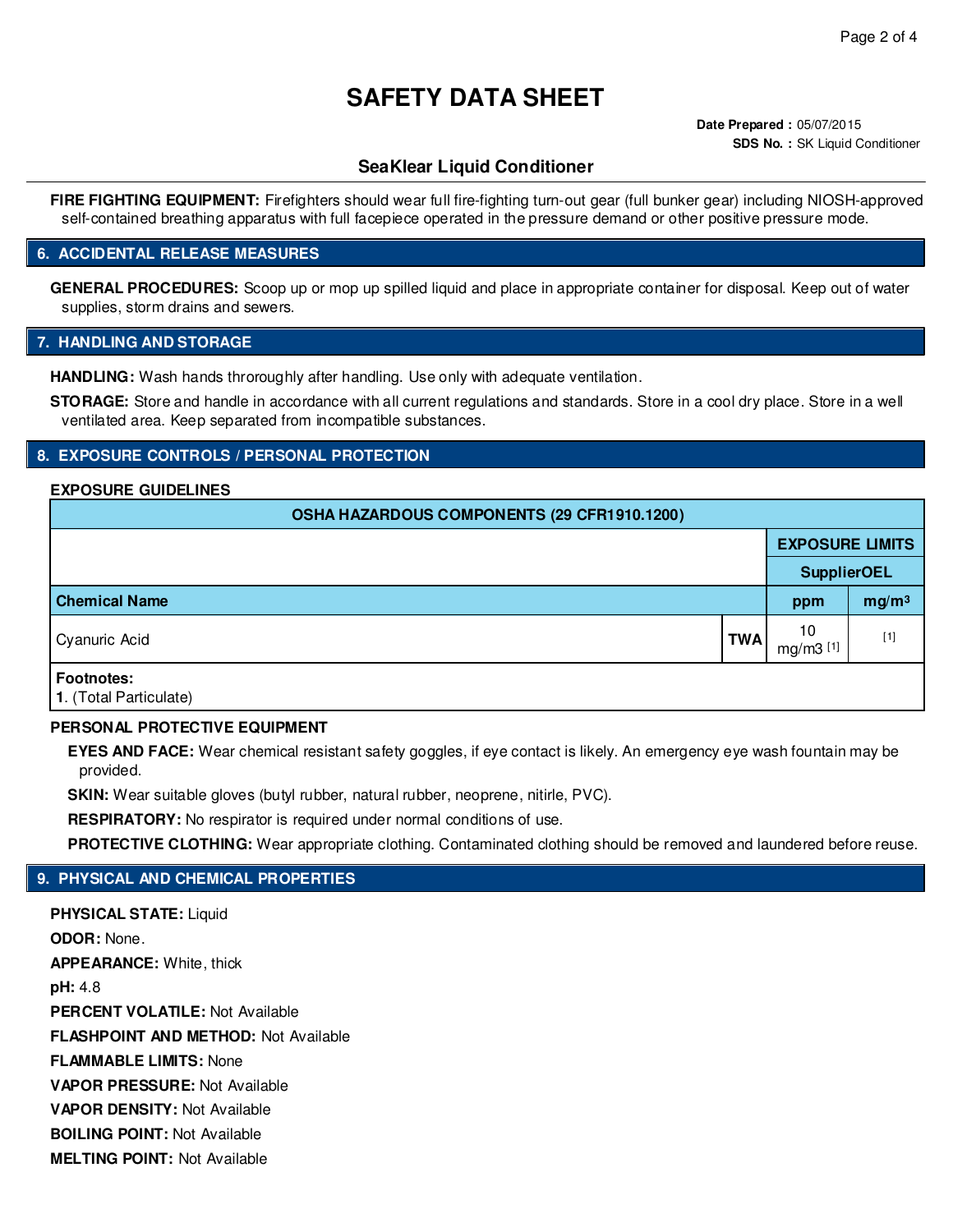**Date Prepared :** 05/07/2015 **SDS No. : SK Liquid Conditioner** 

# **SeaKlear Liquid Conditioner**

**SOLUBILITY IN WATER:** Soluble in water. **EVAPORATION RATE:** Not Available

**VISCOSITY:** Not Available

## **10. STABILITY AND REACTIVITY**

**REACTIVITY:** Yes

**HAZARDOUS POLYMERIZATION:** Will not occur.

**CONDITIONS TO AVOID:** Avoid incompatibles.

**HAZARDOUS DECOMPOSITION PRODUCTS:** Thermal decomposition products or combustion: cyanic acid, ammonia, oxides of carbon, oxides of nitrogen.

**INCOMPATIBLE MATERIALS:** Incompatible with acids and oxidizing materials.

## **11. TOXICOLOGICAL INFORMATION**

## **ACUTE**

**DERMAL LD50:** > 5000 mg/kg (rabbit)

**Notes:** As to component - cyanuric acid

**ORAL LD50:** 3400 mg/kg (mice)

**Notes:** As to component - cyanuric acid

**INHALATION LC** $_{50}$ **:**  $> 5.25$  **mg/L (4 hour - rat)** 

**Notes:** As to component - cyanuric acid

#### **CARCINOGENICITY**

**Notes:** Not classified as a carcinogen by NTP, IARC or OSHA.

**REPRODUCTIVE EFFECTS:** Not known to cause reproductive toxicity.

**COMMENTS:** None available.

## **12. ECOLOGICAL INFORMATION**

**ENVIRONMENTAL DATA:** Persistence: This material is believed not to persist in the environment. Cyanuric acid has an estimated Henry's Law Constant of 1.36 x 10(-18) atm cu m/mol.

**ECOTOXICOLOGICAL INFORMATION:** Cyanuric acid is toxic to certain plants including barley and radishes.

**AQUATIC TOXICITY (ACUTE):** Acute Toxilogical testing pertains to full strength cyanuric acid.

**96-HOUR LC50:** > 1000 mg/L (Bluegill Sunfish)

**96-HOUR EC50:** 655-71 mg/L Algae

**Notes:** This material is believed to be non-toxic to aquatic life.

## **13. DISPOSAL CONSIDERATIONS**

**DISPOSAL METHOD:** Dispose of in accordance with applicable local, state, and federal regulations.

## **14. TRANSPORT INFORMATION**

## **DOT (DEPARTMENT OF TRANSPORTATION)**

**PROPER SHIPPING NAME:** Not Regulated.